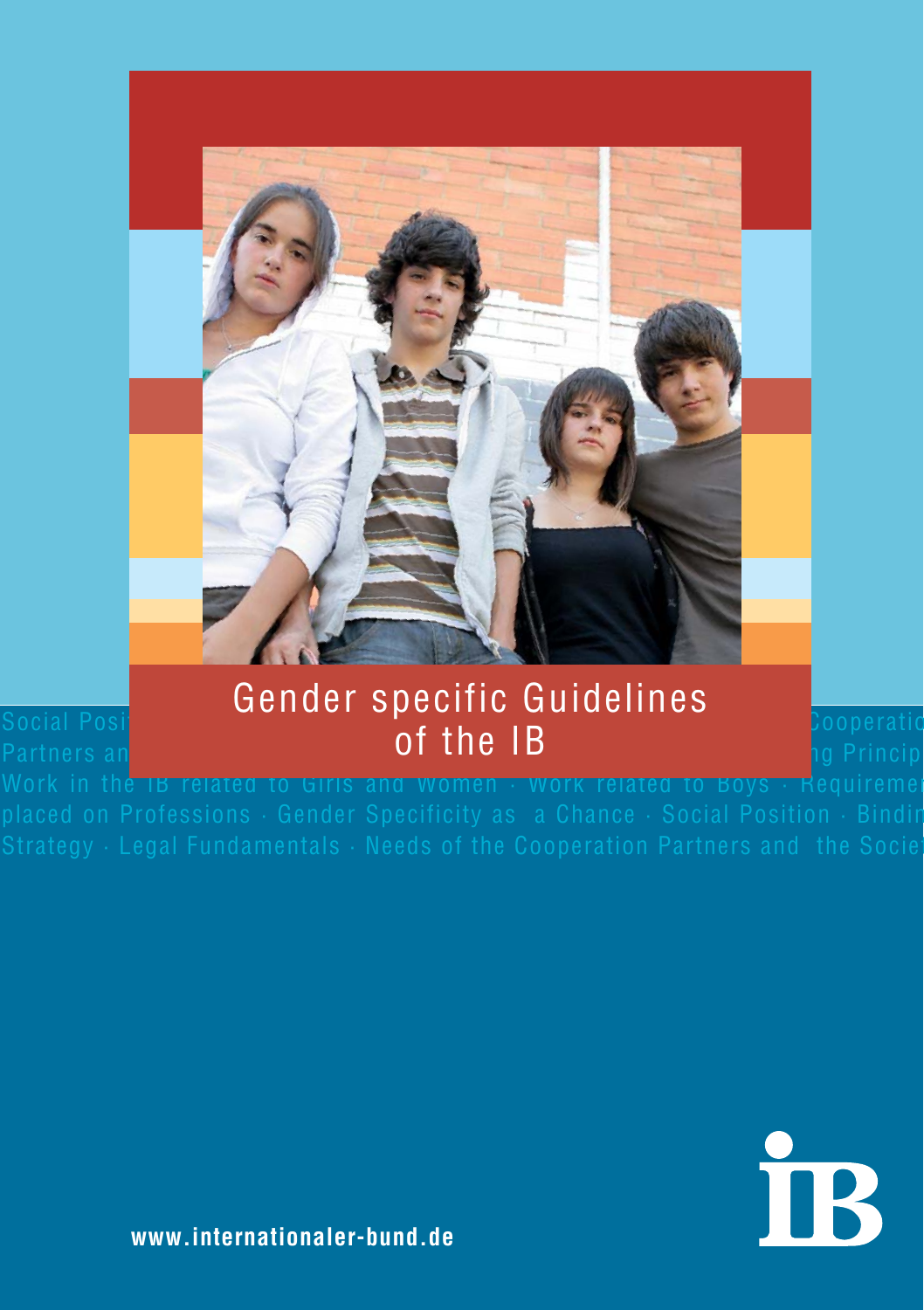## The IB's Place in Society

**The IB "stands up for a democratic, solidary and just society, in which all people have their equal place** and no one is discriminated because of one's gender, descent, race, language, national and ethnic origin, belief, religious or political opinion or because of one's disability, age or sexual orientation". ("Principles of the IB", p. 1)

Hence the need to comprehend gender sensitivity as a central feature of acting in the context of education and support in all areas of action of the IB. Here, gender is understood as social category that is shaped by society and culture.

**Hence the need to comprehend gender sensitivity as a central feature of acting in the context of education and support in all areas of action of the IB.**

## Gender Mainstreaming as mandatory Strategy

The goal of Gender mainstreaming as mandatory strategy in organisations is to achieve gender equality. Gender is here understood

**"Gender Mainstreaming means to take into account, right from the start and on a regular basis, the different life situations and interests of women and men in all social projects as there is no gender neutral reality."**

in its "social aspect" or as social construction, hence the socially shaped allocation of gender roles and access to resources which, depending on the concept of gender, may also undergo changes.

"Gender Mainstreaming means to take into account, right from the start and on a regular basis, the different life situations and interests of women and men in all social projects as there is no gender neutral reality." (BMFSFJ dated December 21, 2012)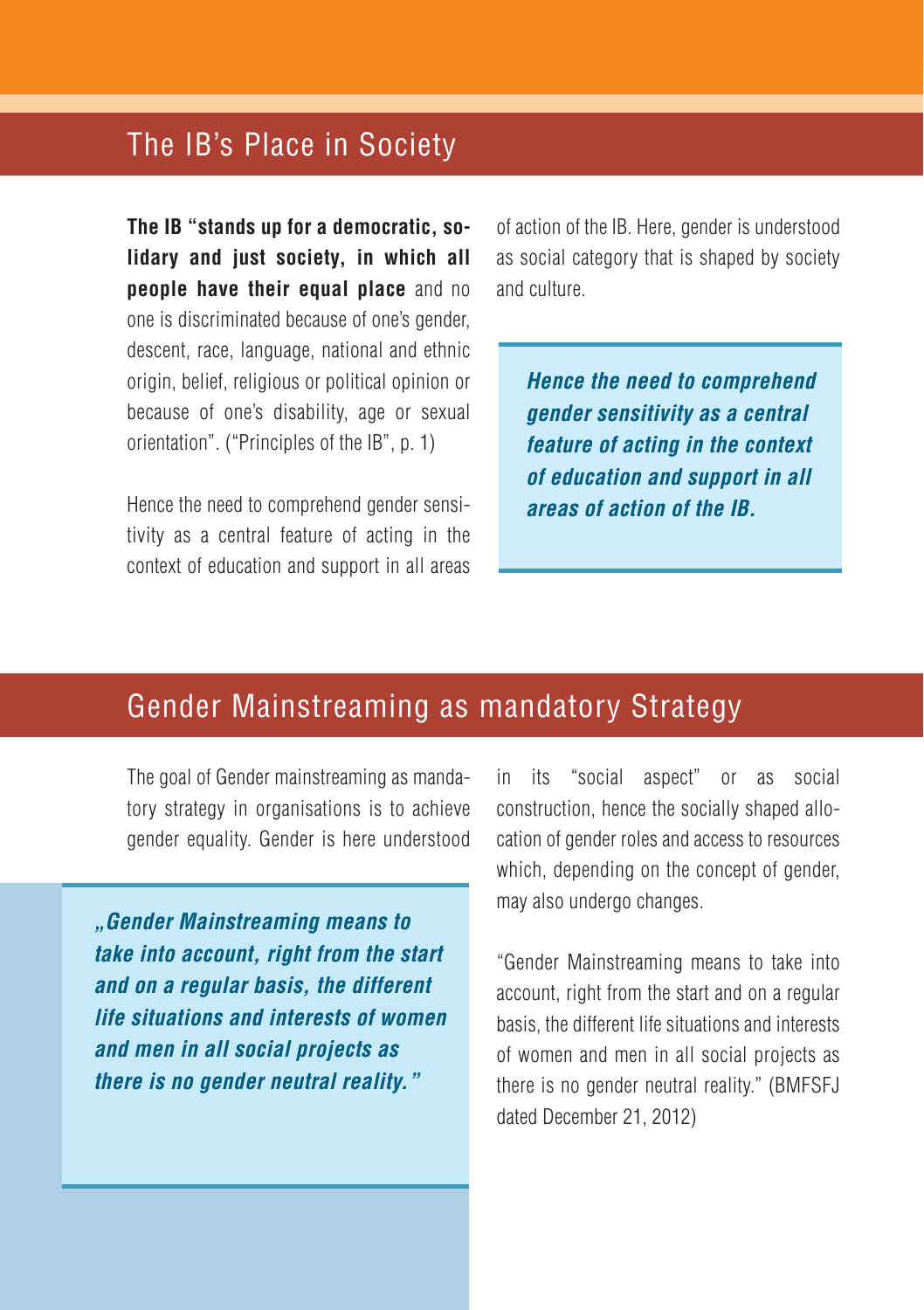# Legal Grounds

The legal grounds for the implementation of Gender Mainstreaming are:

- **F** Article 3 section 2 of the German **Basic Law** (Here, it reads: "Men and women shall have equal rights. The state shall promote the actual enforcement of equal rights for women and men, and shall take steps to eliminate disadvantages that now exist.")
- **The 1997 Amsterdam Treaty at European level** (Article 2 and 3, section 2) which formulates the promotion of gender equality as elementary part of European integration.
- $\blacksquare$  The anchoring of the gender-mainstreaming approach in the **Employment Guidelines** since 1998.
- **S** 9, section 3 of the SGB VIII since 1990: "When benefits are drawn up and tasks are fulfilled … the different life situations of girls and boys have to be taken into account, disadvantages have to be eliminated and the equality of girls and boys has to be promoted."

A gender sensitive education and the development of services are hence legally demanded as cross-sectional task and politically required on the European, federal, state and municipal levels.

# Gender specific Needs of Cooperation Partners and Society

Cooperation partners of the IB and contracting entities formulate gender specific needs resp. requirements that the IB incorporates in its programmes. The German Ministry for Family, the Elderly, Women and Youth (BMFSFJ) has, for example, issued guidelines for the implementation of gender mainstreaming in the Federal Government's Child and Youth Plan; the Federal Labour Office more intensively promotes professional concepts for single parents (especially women) and the youth welfare offices or youth welfare committees in different municipalities have adopted guidelines with respect to work relating to girls or boys.

The IB's goal is to take advantage of its key partners and networks with respect to its gender strategy and to make these approaches visible to partners.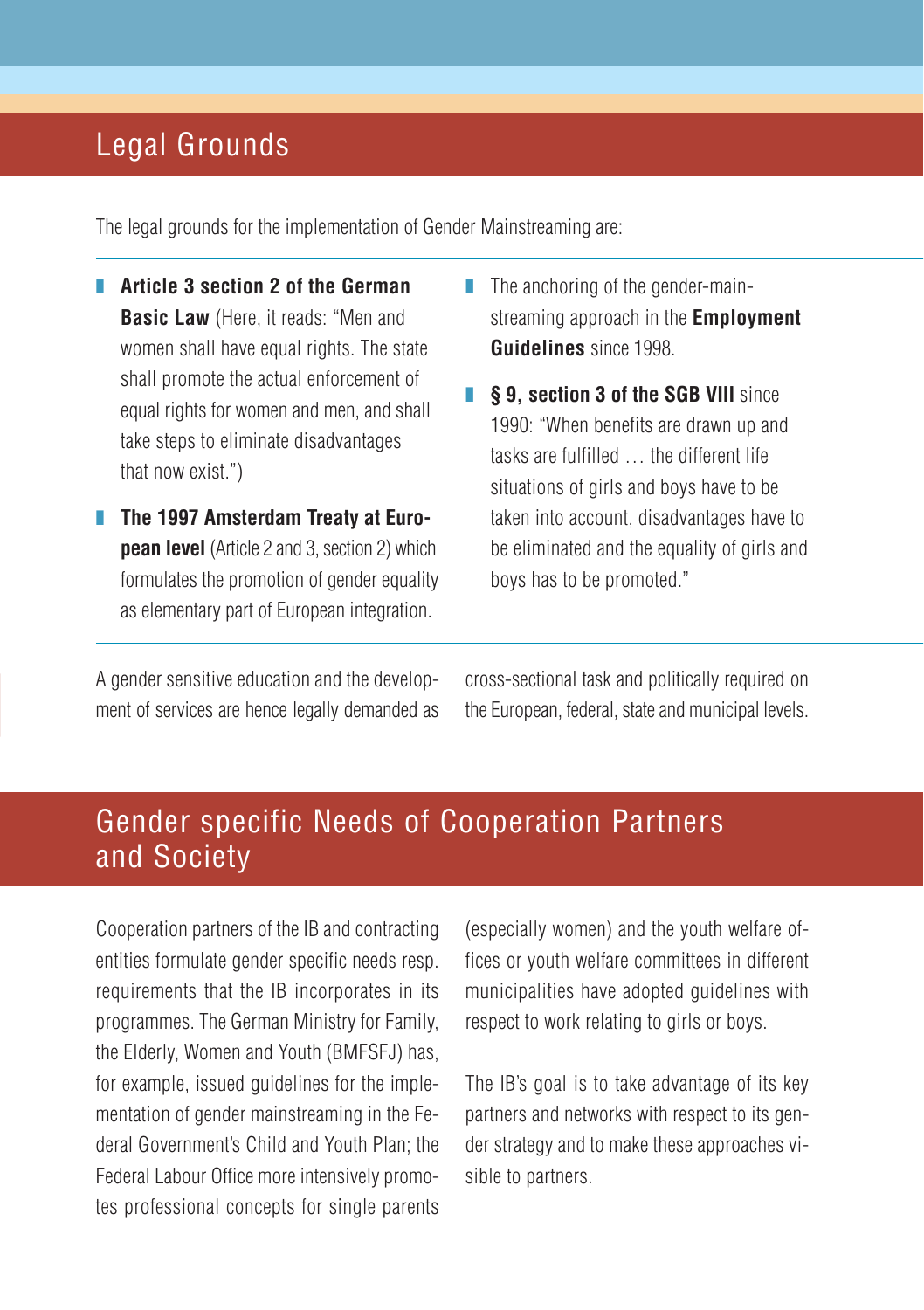# Establishing Gender Mainstreaming and Gender in the IB

Besides the legal grounds mentioned above, the implementation of gender mainstreaming resp. gender as guiding principle in the IB is based on its quality management system. Since 2004, gender mainstreaming as the result of a model project is established as strategic goal within the evaluation criteria "Politics and Strategy" of the EFQM Model where it reads:

> **"Gender specific needs of staff members, clients, cooperation partners and society will be integrated in the strategy planning and in the design of all business processes."**

"Gender specific needs of staff members, clients, cooperation partners and society will be integrated in the strategy planning and in the design of all business processes." The IB therefore has the mission to include gender specific needs at the levels of

- z staff members
- $\blacksquare$  clients, i.e. those participating in and supported by the IB's programmes (children, young adolescents, families, men and women),
- $\Box$  cooperation partners (e.g. youth welfare offices, Federal Labour Office, municipalities, ministries etc.)
- $\blacksquare$  and society

in strategy planning as well as in processes, e.g. the implementation of service offers as structuring principle.

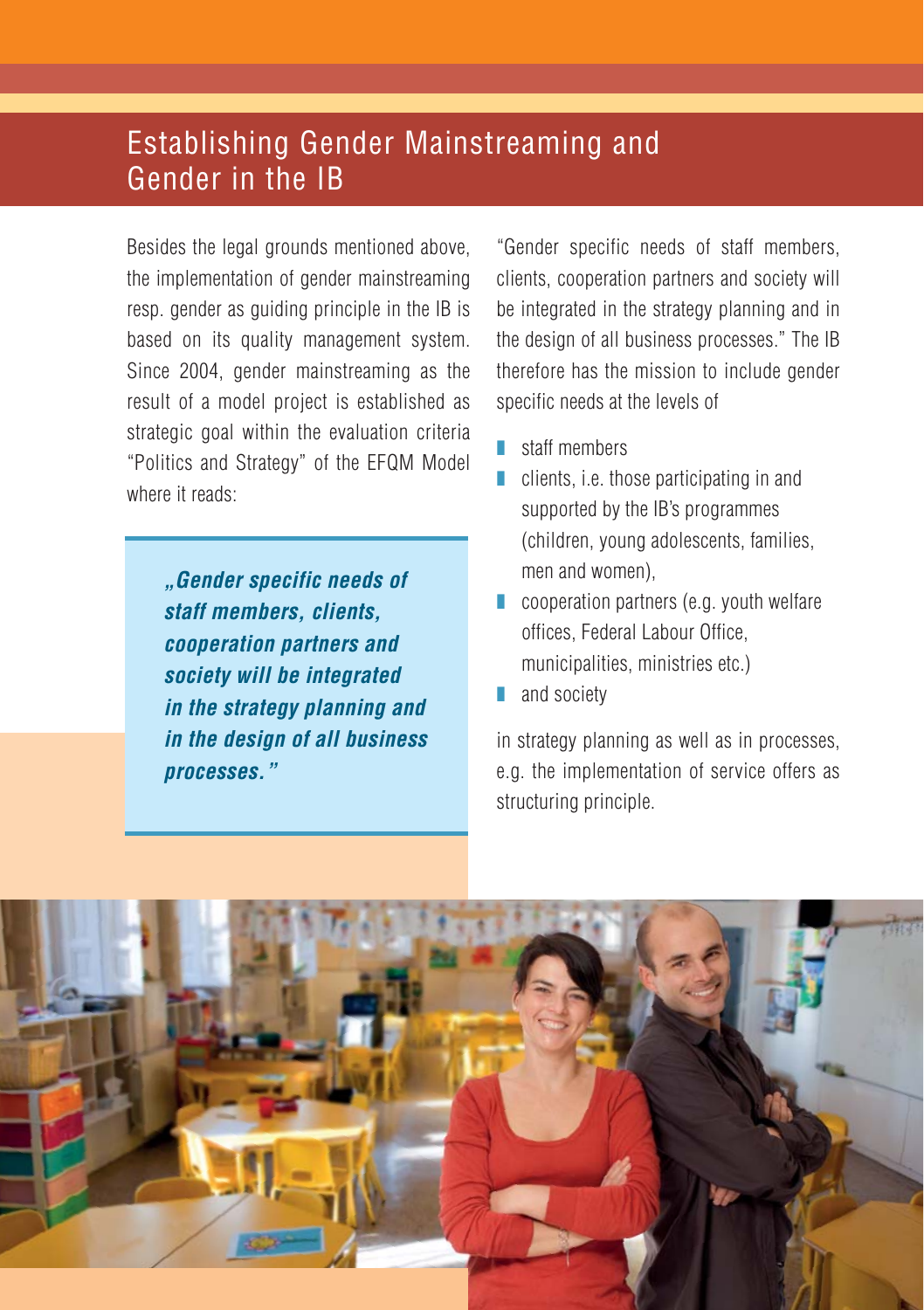# Gender specific Offers of the IB in various Contexts

Gender specific needs of children, young adolescents and adults are the starting point for designing (educational) programmes in the IB. Gender specific services are mandatory as cross-sectional tasks in all activities. They are provided both in a co-educational context and in single-sex programmes. Most of the services of the IB are provided in a co-educational setting. Here, the goal of professional work is to make children, young adolescents and adults experience a variety of opportunities – geared to their needs and resources – without attribution of gender stereotypes. Hence gender sensitivity is considered to be an important basic orientation.

Examples for gender specific services for girls and women in the IB are: counselling of girls / girls' clubs, girls' workshops, a special technical centre for girls and women, girls' residential groups, taking into care of girls, a residential home for homeless women with and without children, a residential project for single mothers, mother-and-child-housing, courses for migrant women and initiatives relating to the Girls' Day. Further activities include a residential project for female refugees requiring special attendance and protection, and a residential group for minor unaccompanied refugees. Males are cared for in residential groups subject to intensive education (through individually practised semi-open structures for boys) and residential homes / groups for homeless men as well as by initiatives relating to the Boys' Day.

Often, girls or boys enjoy a gender specifically separate education during their transition from school to work or in projects of non-institutional work with children and youth. Part-time further trainings make it easier for both genders to reconcile work and family life, but more women than men use such programmes. There is also a demand for special projects offered to single parents during their vocational education.

It is the goal of gender orientation to collect and evaluate the expectations of female and male clients on gender specific grounds. The findings are reflected in designing concepts, terms of reference and primary processes. The achievement of a process goal is to be evaluated in a gender specific way.

**Gender specific services are mandatory as cross-sectional tasks in all activities. They are provided both in a co-educational context and in single-sex programmes.**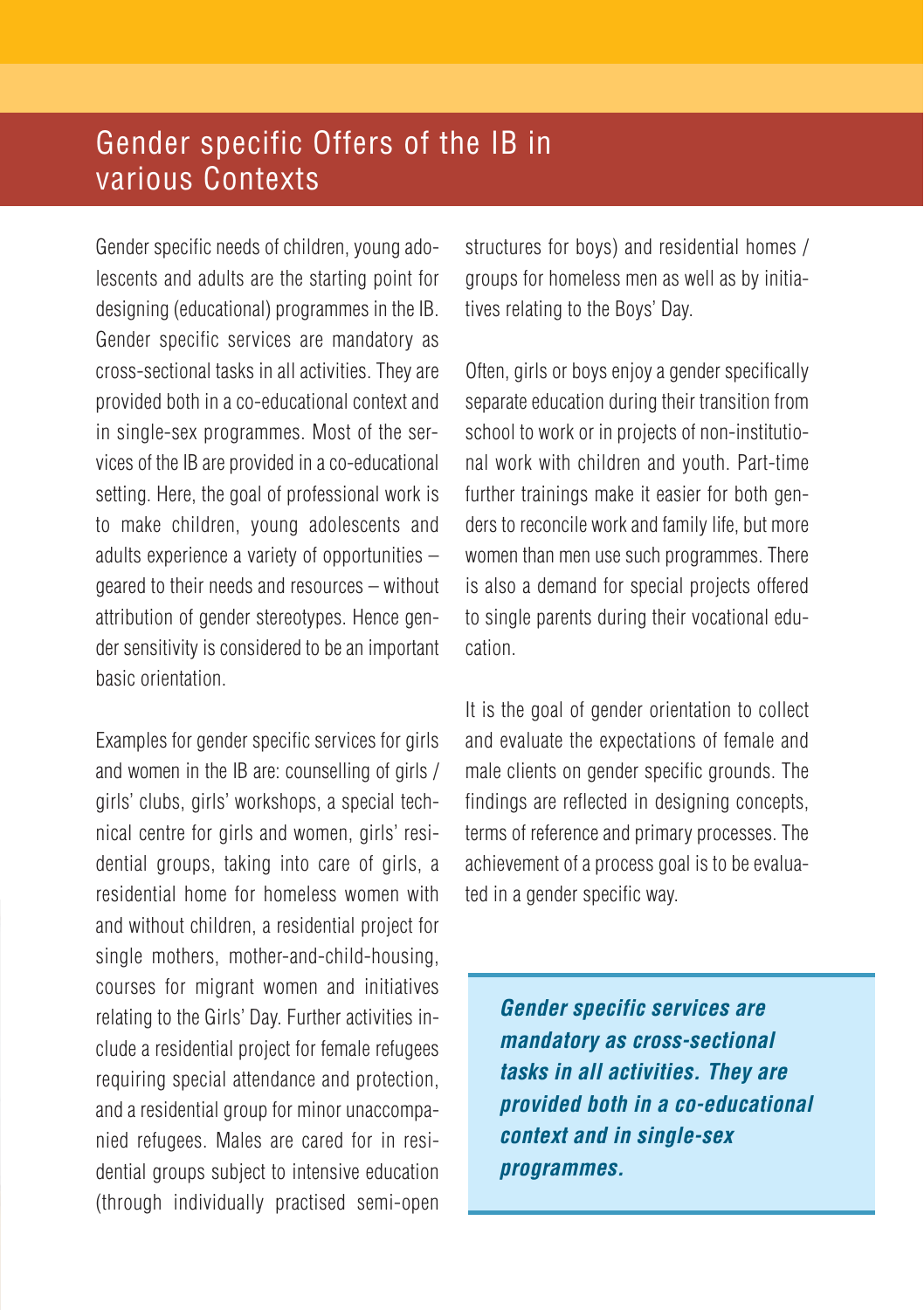## Gender Orientation as Guiding Principle in the IB

**Gender orientation as guiding principle in the IB promoted in mixed gender as well as separate services for girls/ women or boys/men involves:**

- $\Box$  organizing one's everyday life, assessing services and projects as to whether they respect equal opportunities and gender equality and give impulses for a gender sensitive education
- **peroviding time for observation and reflec**tion in order to gender sensitively analyse and reshape daily situations and spaces
- $\blacksquare$  reflecting language and the gender differentiated selection of rooms, equipment and materials
- $\Box$  gender competence as personal key competence that enables experts to act in

a gender sensitive and gender based manner – it includes a sharpened perception of hierarchies, gender stereotypes and gender based (structural and personal) discrimination, it creates a culture of equal cooperation in gender mixed teams

- $\blacksquare$  the mission of leadership to initiate, accompany and support a gender sensitive education
- $\Box$  collecting and evaluating gender specific needs of those cared for and assessing the services and programmes to which extent they become action driven
- $\Box$  gender specific counselling and further training designed to discuss and change gender specific patterns of perception and action with staff members

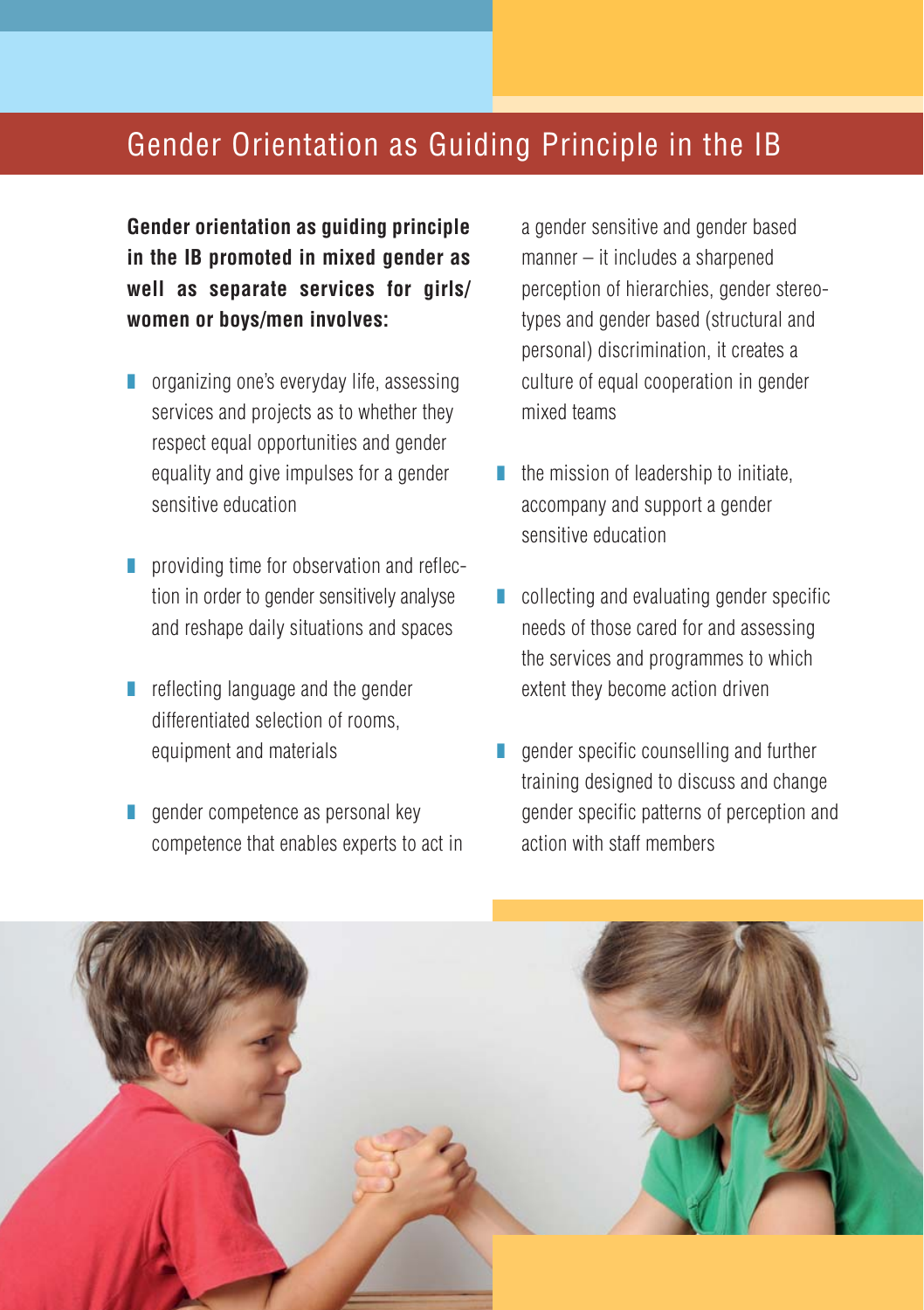# Gender specific Guidelines

Gender consciousness and gender sensitivity are an essential part of expertise in the IB's fields of action and work.

Gender specific work focuses on the resources of girls/women and boys/men and promotes the critical analysis of different manifold patterns of experience beyond gender stereotypes.

Gender sensitive work starts from a holistic planning of one's life and future including employment and reconciliation of work and family life for both genders.

Gender specific work stands for gender equality and the equality of sexual orientations.

Gender specific work has an intercultural focus and promotes diversity and appreciation regardless of nationality, ethnicity, religion and ideology, disability or sexual orientation and identity.

To make it happen, gender sensitive work needs a supporting framework, such as a solid set up of equipment, staff and rooming focus-

sed, right from the start, on consistency and quality, gender specific further training for staff, networks for girls/women and boys/men related activities as well as a targeted project support.

> **Gender consciousness and gender sensitivity are an essential part of expertise in the IB's fields of action and work.**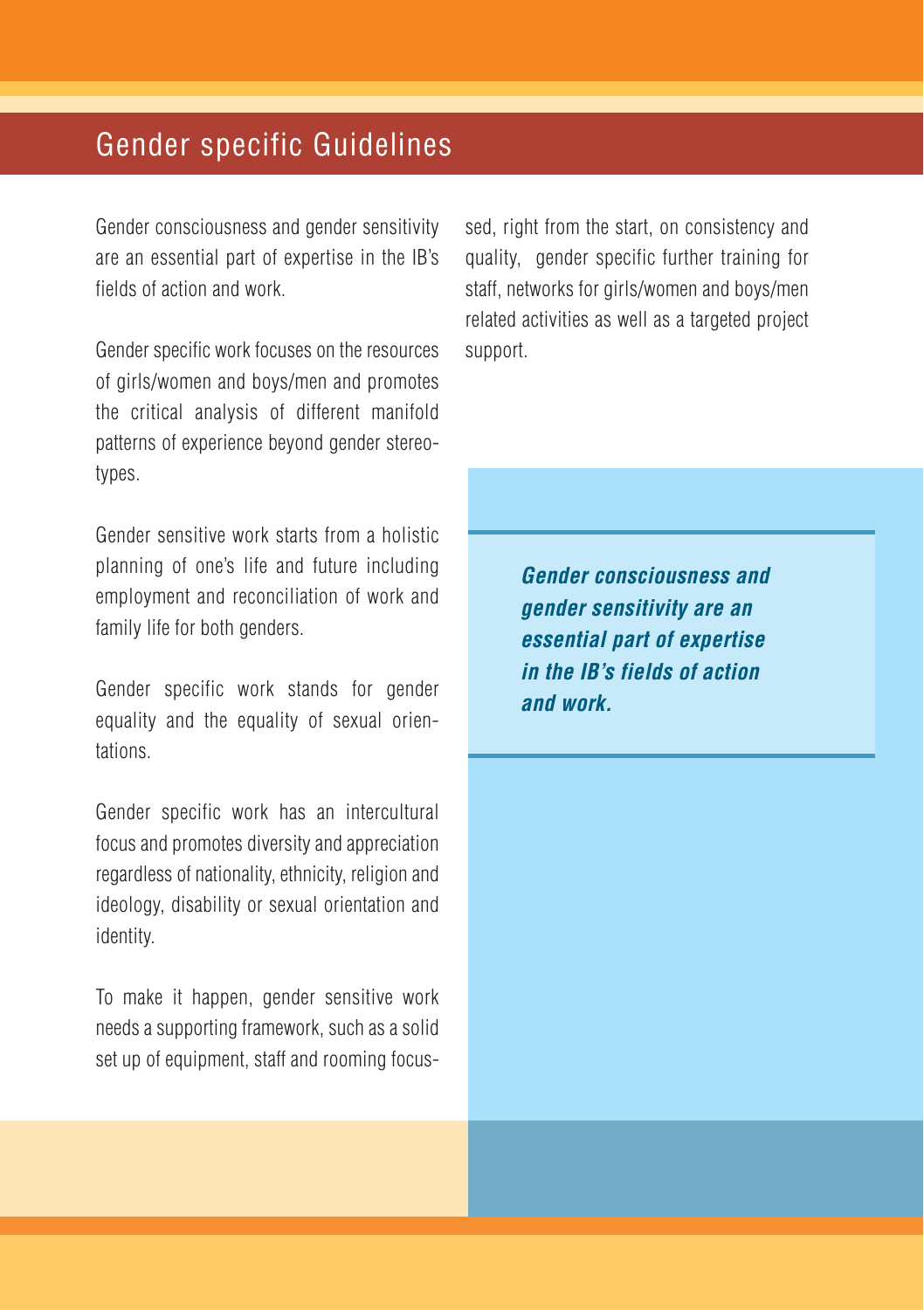### IB Guidelines for the Work with Girls and Women

The complexity of the female life context is the starting point of gender specific work related to girls and women, i.e. it takes into consideration both the so-called public area (school, vocational training, work, politics) and the so-called private area: the relationship with the family, friendships or love/sexuality.

**The essential goal of a specific work with girls and women is to enable them to define (public) spaces as their own and to strengthen their own competences and needs as well as their self-consciousness. The idea behind is that girls/ women are confronted with a diversity of lifestyle concepts and strategies to tackle their problems.**

Work with girls and women refers to their vocational orientation processes which are shaped through the interaction of their own interests and the concerns and activities relating to the labour market, their family set-up and gender equality politics. Work with girls takes gender specific career aspiration of girls seriously (with regard to administrative, social and health professions), but it also wants to widen their spectrum of occupational choices, especially with respect to the MINT professions (mathematics, informatics, natural sciences, technology).

Work with girls and women understands that spare time as well as open spaces and female role models including diverse life patterns are given. It helps them to deal with conflicting expectations regarding femininity.

As a "cross-work" approach, male professionals, too, are essential for girls and women since they can offer them "new" and other models of masculinity different from those experienced so far.

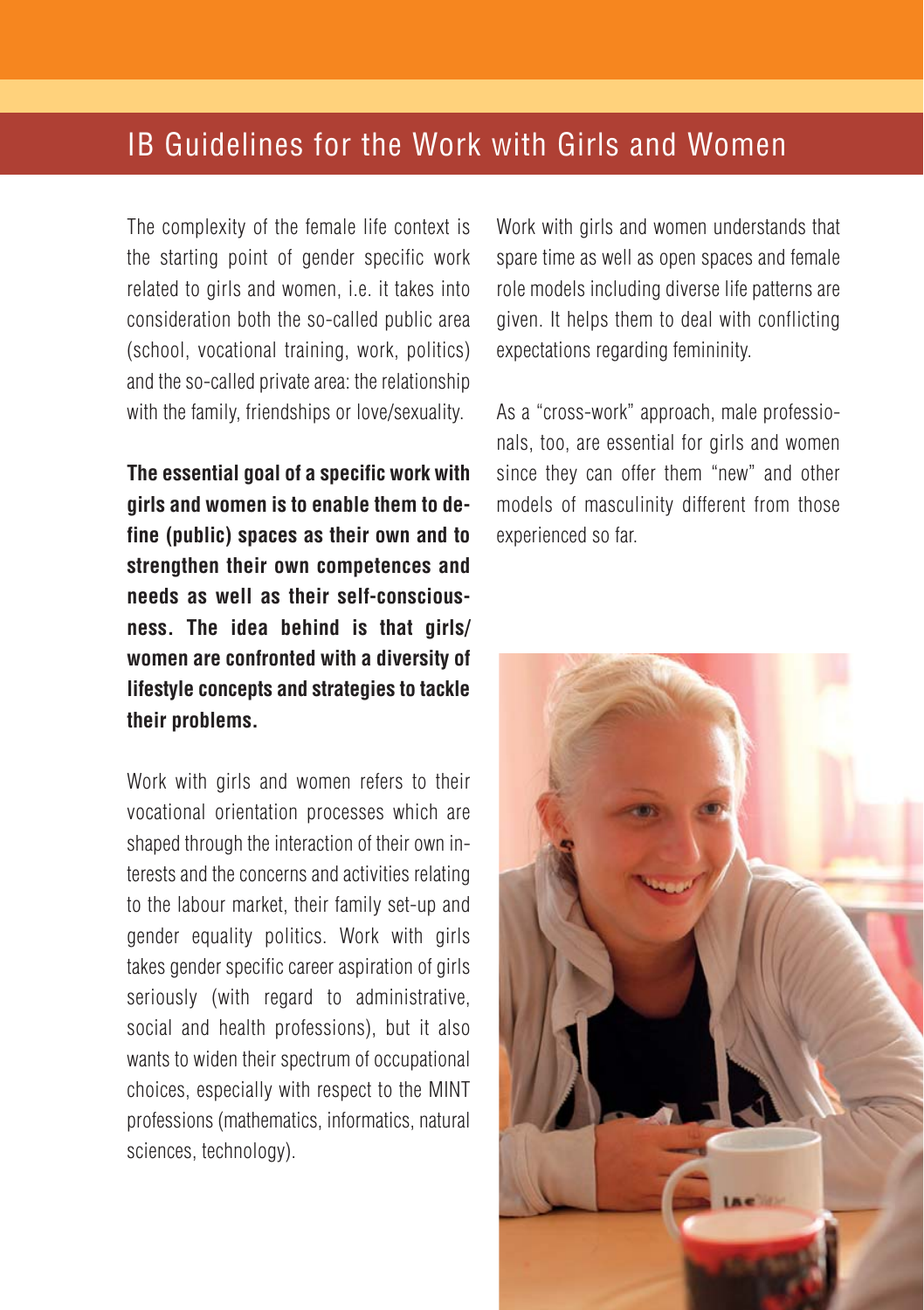## IB Guidelines of Work with Boys

Gender conscious work with boys is offered to boys, male adolescents and young men in gender homogeneous or co-educational settings and guided by male professionals. Through the "cross-work" approach female professionals, too, can join their male colleagues in their work with boys.

**Gender conscious work with boys focuses on their specific needs, potentials and strengths. Its goals are to develop the boys' personality and their social skills.**



The objective of gender conscious work with boys is to question the assignment of roles and role stereotypes, for example, of power and dominance, and to develop thinking, empathy and acting beyond traditional patterns.

Gender sensitive work with boys promotes their own responsibility and guides them to plan their life and future in a holistic way. It focuses on a diversity of lifestyle concepts and strategies to tackle problems.

Gender conscious work with boys promotes the discussion of different models of masculinity and diverse male life patterns. Another goal is to ease their path to vocational fields in which boys, up to now, are underrepresented – such as the social and healthcare professions.

**The objective of gender conscious work with boys is to question the assignment of roles and role stereotypes, for example, of power and dominance, and to develop thinking, empathy and acting beyond traditional patterns.**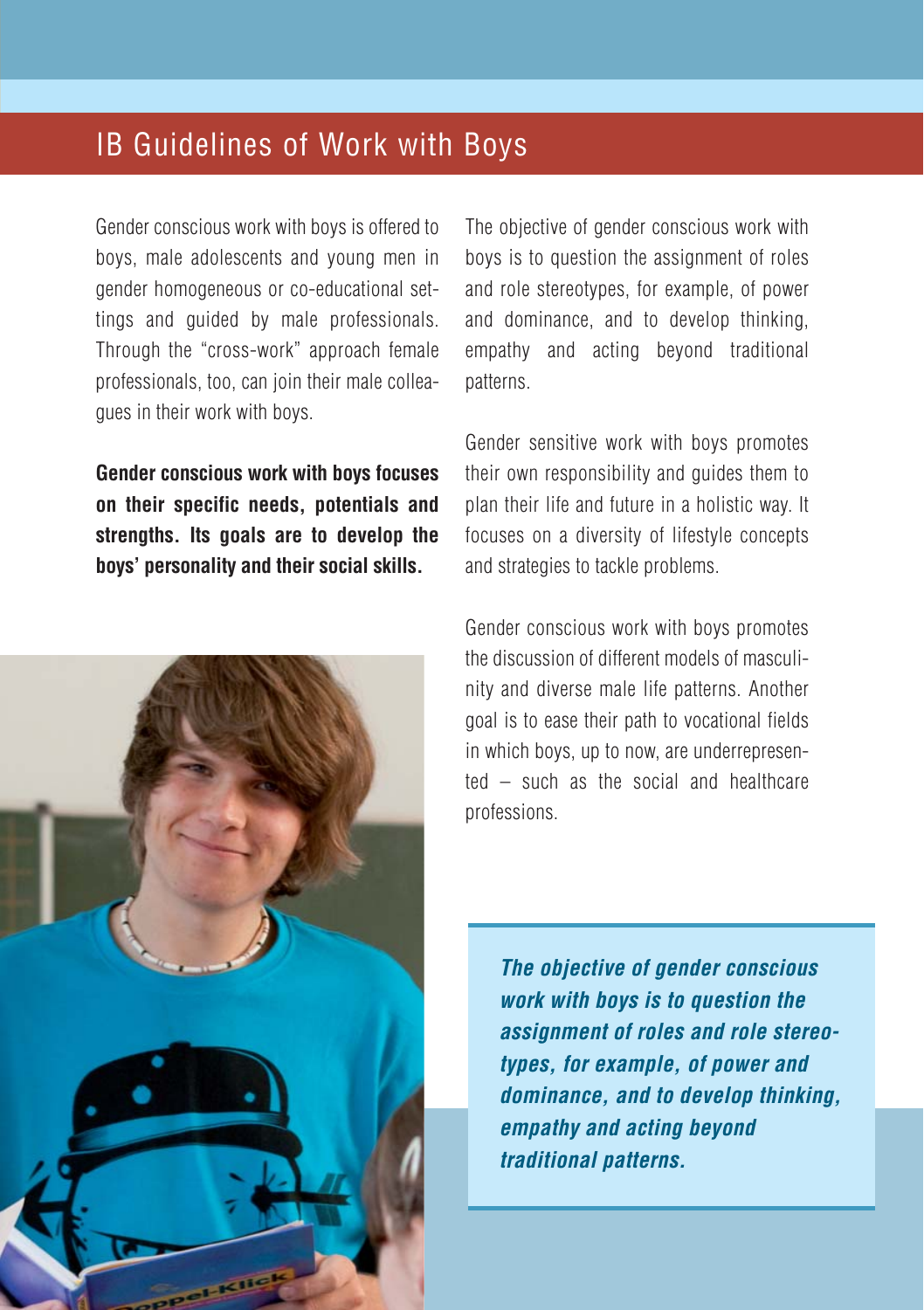# Gender Orientation as Requirement for Professionals

Professionals always perceive gender roles of their clients against the background of their own biography and the experience of their own gender. Here, professionals have to question their own gender related standards, values, ideas, patterns of action and their concrete action in everyday life.

**A continuous reflection of the gender aspect in peer consulting, team processes, in supervision and further training, is an element of professional expertise and a quality feature.**

It is important that professionals, in the interaction with girls/women and boys/men, perceive the different variations of gender roles tried out or lived by them. A continuous reflection of the gender aspect in peer consulting, team processes, in supervision and further training, is an element of professional expertise and a quality feature.

Consequently, (self-) reflection of the staff is an important prerequisite for a gender sensitive attitude and educational or professional expertise.

The IB centres are hence required, for instance when in comes to recruiting new staff, that a clearly formulated non-gender stereotype job profile is chosen.

Another goal is to open fields of action for women and men in which they are so far underrepresented: for example to win over more men for the pedagogical everyday life in education support programmes or day care for children, and more women for leading positions.

Mixed-gender teams as an expression of diversity can enrich the experiences of IB's clients and dissolve any gender specific assignment of role patterns if gender sensitivity determines the action of the staff.

At the same time, gender homogeneous teams are required for specific target groups – as a deliberate exemption – since a special need for protection may well be the reason for such a pedagogic setting. Executives in the IB have the important task to initiate, to accompany and to support the implementation of a gender sensitive pedagogy.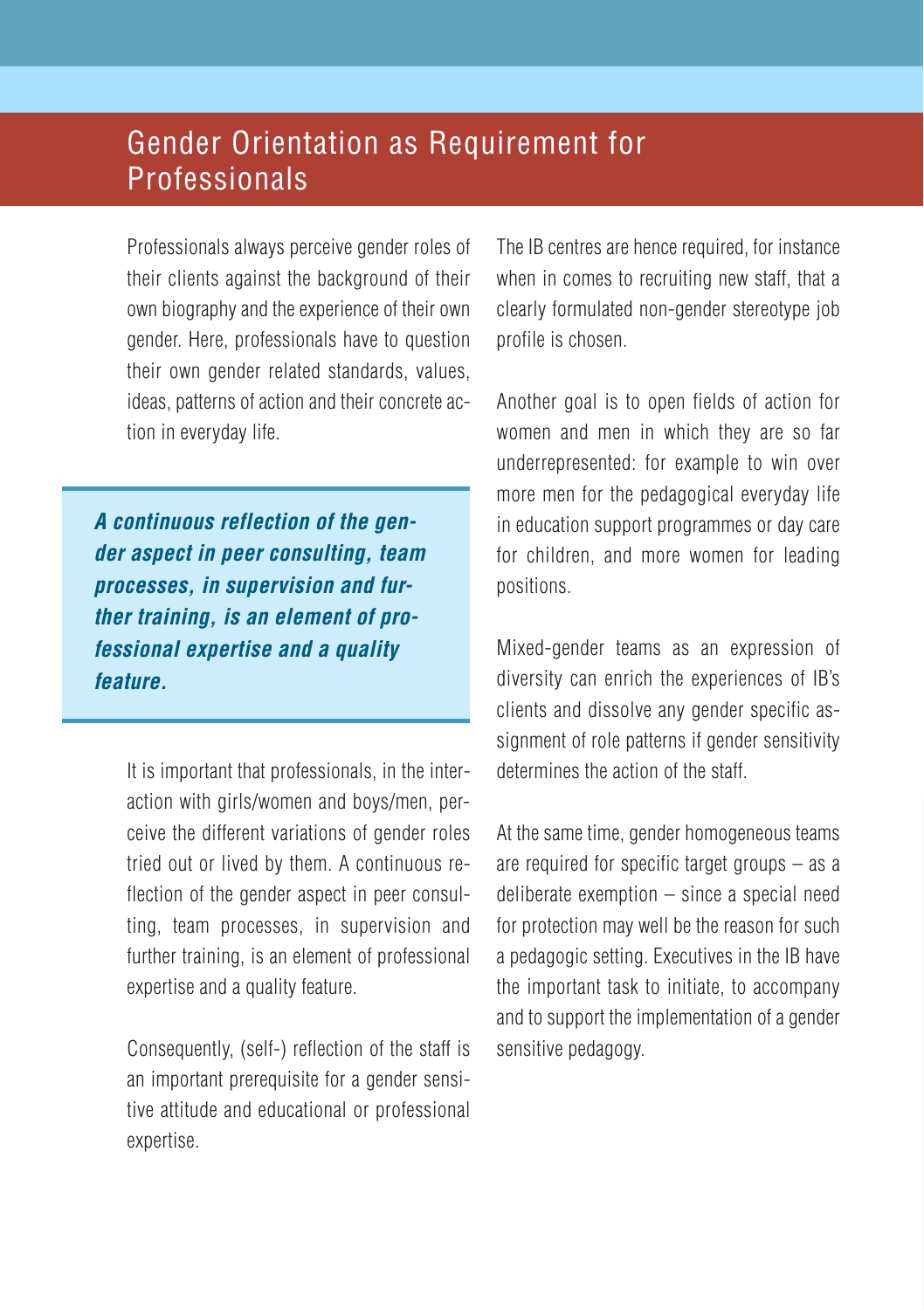# Outlook: Gender Specific Approach as Chance

These "Gender specific Guidelines of the IB" take up experiences and conceptual considerations from the gender specific work in the IB and, at the same time, want to take a shaping influence on the pedagogical processes and institutional framework conditions in the IB centres.

It has to be assessed on the overall level of the organization's policy which fields of gender related work require further promotion, a new impetus or have to be further developed as cross-sectional task of gender sensitivity.

Executives and staff of the IB are invited to understand gender specificity as a chance and to creatively contribute, through their knowledge and their ideas, to the success of any further implementation of the gender specific guidelines in their respective field of practice.

**Executives and staff of the IB are invited to understand gender specificity as a chance and to creatively contribute, through their knowledge and their ideas, to the success of any further implementation of the gender specific guidelines in their respective field of practice.** 

#### Publications of the IB with respect to Gender (all in German language)

IB (Publisher): Mädchen auf neuen Wegen. Leitlinien von Mädchen- und Frauenarbeit im IB. Frankfurt/M. 1998 (3rd edition)

IB (Publisher): Berufliche Perspektiven für Mädchen. Eine Arbeitshandreichung. (Frankfurt/M. 1995 (3rd edition)

IB (Publisher): Kurzkonzeptionen zur Mädchen- und Frauenarbeit. Frankfurt/M. 1996 IB (Publisher): "Mehr als ein Zimmer für sich allein". Eine Arbeitshandreichung zur Mädchen- und Frauensozialarbeit in den Erziehungshilfen. Frankfurt/M. 12/2002

IB (Publisher): Qualitätsleitfaden Mädchenund Frauensozialarbeit. Eine Arbeitshilfe. Frankfurt/M. 12/2004